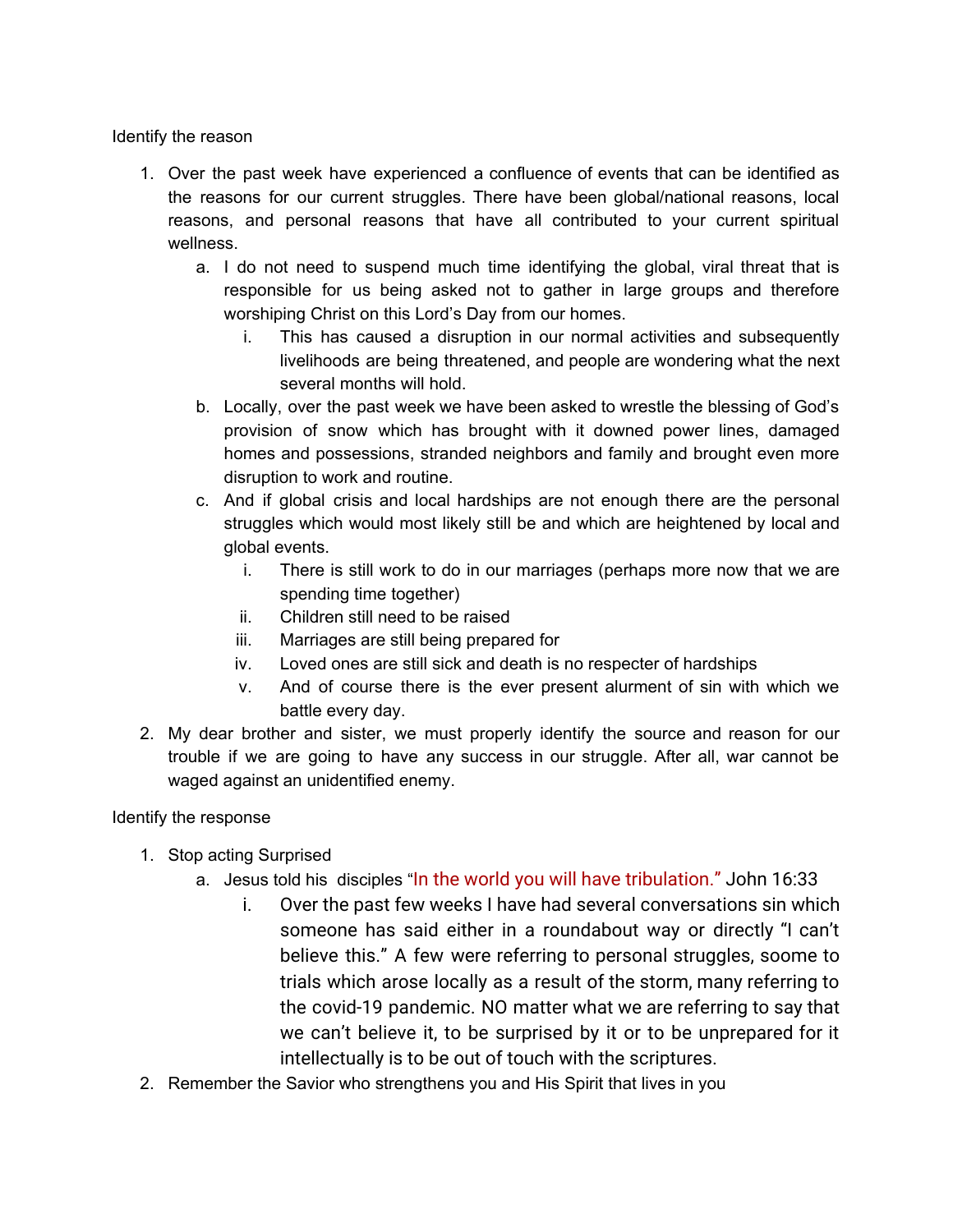- a. Phillipians 4:13 is a well known and favorite verse for many and yet it is most often misrepresented
	- i. Given the context of this verse Paul is not saying Jesus will give victory over opponents in an athletic competition rather Paul is pointing out that he is able, through the strength given him by Jesus Christ, to be **content**
		- 1. This was the attitude of Job when he pointed out that it would be wrong to receive with praise the good things that God gave him and not the hard things (Job 2:10)
		- 2. Beloved you and I must learn to be content in our situation whether we are brought low, or if we are abounding. If our 401k has been cut by a third or if the market is trading over 30,000. Weather our kids have been killed in a natural disaster and our wealth stolen or if it has been restored to us ten fold.
			- a. The reason this is so crucial is because we know:
- b. We have not been given a spirit of fear
	- i. Fear is a great crippler of action. It causes us to dwell on the "what if" rather than the "what is."
		- 1. "What is" is Jesus delivering you form you sins, promising never to leave you nor forsake you (Deut 31:6), and declaring to you that though you will have trials in this world, take heart of He has overcome the world (John 16:33)
- 3. Decide to be Joyful
	- a. Consider it pure Joy . . . (James 1:2)
	- b. In this you rejoice . . . you believe in Him and rejoice with Joy inexpressible and filled with glory" 1 Peter 1:6,8)
	- c. We rejoice in our sufferings . . . (Romans 5:3)
	- d. Joy in the face of adversity is a choice you make in the power of the spirit and it glorifies Jesus because he is source of your Joy

Identify the reward

- 1. Perfect and complete lacking nothing James 1:4
- 2. . . . the salvation of your souls 1Peter 1:9
- 3. A hope that is satisfied by having God's spirit poured into our hearts (Romans 5:5)

**[29](http://biblehub.com/john/16-29.htm)**His disciples said, "Ah, now you are speaking plainly and not using figurative speech! **[30](http://biblehub.com/john/16-30.htm)**Now we know that you know all things and do not need anyone to question you; this is why we believe that you came from God." **[31](http://biblehub.com/john/16-31.htm)**Jesus answered them, "Do you now believe? **[32](http://biblehub.com/john/16-32.htm)**Behold, the hour is coming, indeed it has come, when you will be